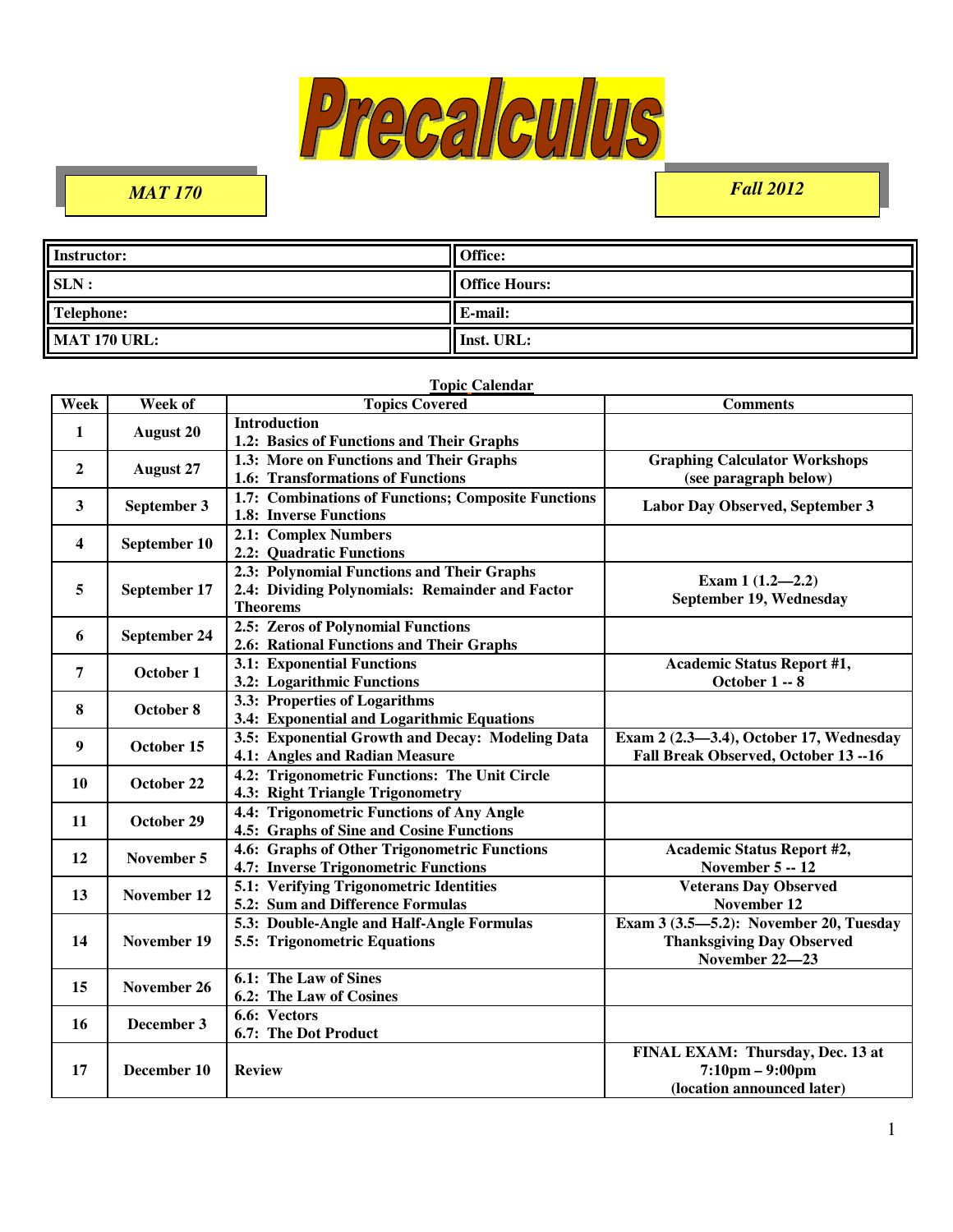- **ASU Catalog Description:** Intensive preparation for calculus (MAT 260, 270, and 290). Topics include functions (including trigonometric), matrices, polar coordinates, vectors, complex numbers, and mathematical induction.
- **Text:** Blitzer, Robert, *Precalculus Essentials, Third Edition for Arizona State University,* Pearson/Prentice-Hall, with a MyMathLab ACCESS CODE. Possible options include the Custom Spiral Textbook with an Access Code, the hardbound textbook with an Access Code, the MAT 170 package including Textbook and MyMathLab, or online access only. When you buy the ACCESS CODE, it links to the online text. The E-book can be found with MyMathLab at www.pearsonmylab.com An ACCESS CODE described in this syllabus in the section headed "**Homework and Quizzes**" will be needed.
- **Prerequisites:** MAT 106 with B or better or MAT 113 or MAT 117 with C or better or ALEKS Math Placement Test with a score of 50% or higher. Students must complete the placement exam before they are eligible to register for this course.
- **Graphing Calculator**: A graphing calculator is required for this course. If you already have a graphing calculator, you may use it. Examples of highly recommended models are the TI 83/84 or TI Nspire CX or Casio Prizm calculators. **Calculators with QWERTY keyboards or those that do symbolic algebra, such at the Casio FX2, Casio 9970Gs, TI-89, TI-92, or HP 50G cannot be used in class or during an exam.** Your instructor may require your attendance at one of the graphing calculator workshops listed here or may offer extra credit for attending.

| GRAFINING CALCOLATOR WORKSHOT |                   |                 |                 |
|-------------------------------|-------------------|-----------------|-----------------|
| <b>TI Calculator</b>          | Date              | Time            | Place           |
|                               | Thursday, Aug. 30 | 5:00 to 7:00 PM | <b>NEEB 105</b> |
|                               | Friday, Aug. 31   | 5:00 to 7:00 PM | <b>NEEB 105</b> |

## **GRAPHING CALCULATOR WORKSHOP**

- **Pre-test and Post-test:** All precalculus students must take the Pre-Calculus Assessment (PCA) as part of a study for the National Science Foundation, and this needs to be done as pre- and post-test (i.e. early in the semester and again towards the end) to assess student gains. It will not impinge upon class time as it will be done in the Testing Center. Students MUST complete the exam both pre- and post or their course grade will be lowered by one letter grade. The pre-test will count as 1 homework assignment grade for making an attempt to work each problem. The post-test, or "Pre-final Cumulative Evaluation" counts as 5% of your course grade.. The pre-test will be given August  $27<sup>th</sup>$  through August 29 (during the first full week of the semester). The dates for the post-test or "Pre-final Cumulative Evaluation" will be announced in class at a later time . YOU MAY NOT USE CALCULATORS ON THE PRE-TEST OR POST-TEST.
- **Attendance:** Attendance during class is mandatory. Instructors will take attendance on a regular basis.For classes that meet three days a week (MWF, for example), the maximum number of allowed absences is six (6). For classes that meet two days a week, the maximum number is four (4). For classes that meet on other schedules the number of absences allowed will reflect a similar ratio (two weeks worth of class meetings). Students who exceed the number of allowed absences will receive a grade of EN. The grade, EN, indicates failure in the course because of lack of satisfactory attendance.
- **Instructor Initiated Drop:** At the instructor's discretion, any student who has not attended class during the first week of classes may be administratively dropped from the course. However, students should be aware that non-attendance will NOT automatically result in their being dropped from the course. Thus, a student should not assume he/she is no longer registered for a course simply because he/she did not attend class during the first week. It is the student's responsibility to be aware of his/her registration status.
- **Final Exam:** The final exam will be given on **Thursday, December 13, from 7:10pm 9:00pm.** Room assignments will be announced in class. There will be no makeup given for the final exam, and no finals will be rescheduled for personal reasons, including non-refundable airplane tickets. (Refer to later page of this syllabus.)
- **Midterm Exams:** You will take three midterm exams during the semester. The best possible preparation for the exams is regular attendance and completion of assigned homework and review problems. These exams must be taken outside of regular class time in the Mathematics Department Testing Center, in PSA 21 (basement). To be admitted to the Testing Center each student must have a valid ASU "Sun Card". **You must arrive 105 minutes before the Testing Center closes in order to be admitted.** The testing center will not allow late entry. You will be asked by your instructor to register in advance for morning or afternoon on the assigned testing day in order to equalize the space available in the Testing Center. Your calculator memory may be viewed during any exam and will be cleared if anything suspicious is noted. The instructor has the right to regard finding suspicious material in your calculator memory as cheating.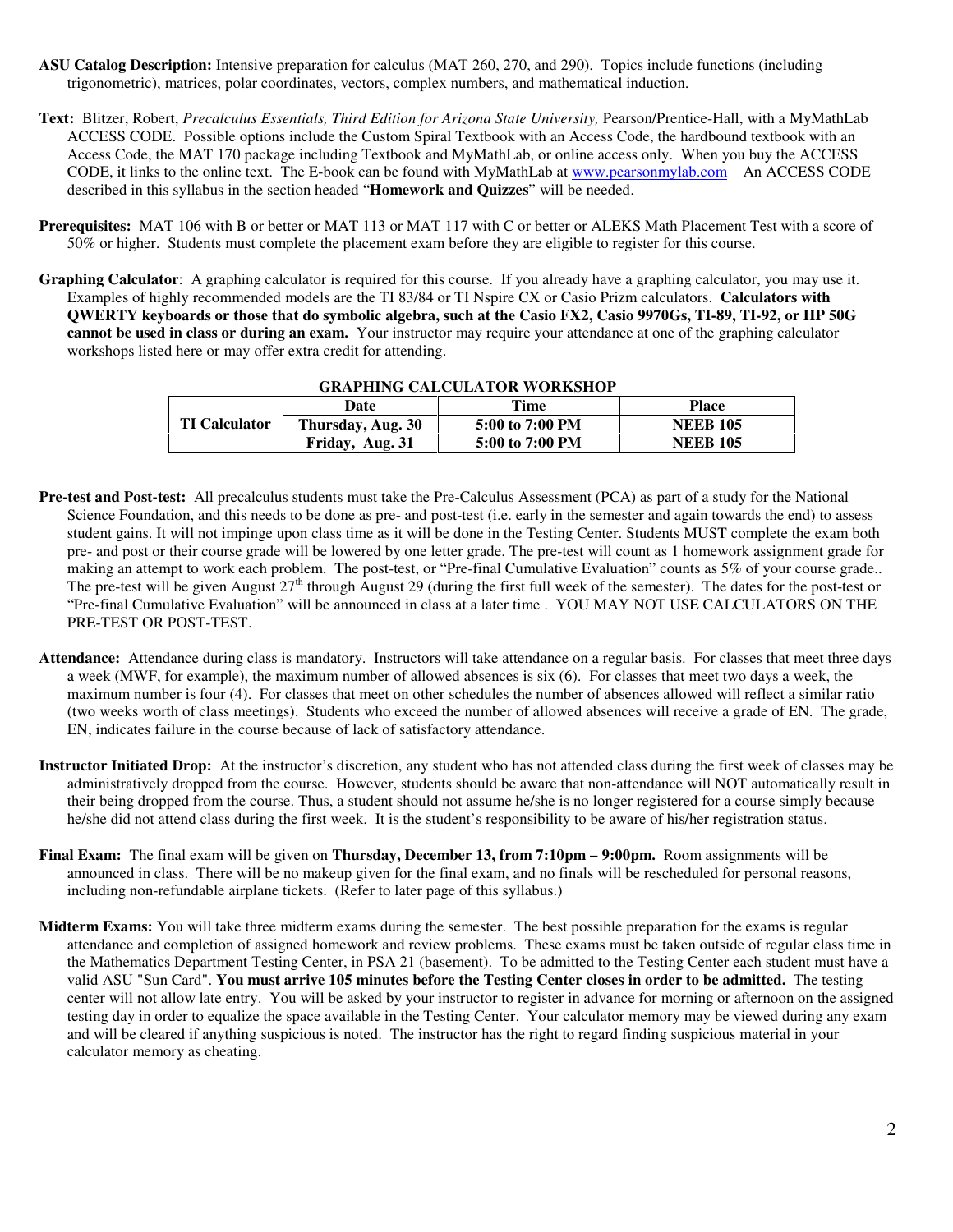**Makeup exams:** Makeup exams are given at the discretion of the instructor and only in the case of verified medical or other documented emergencies. Notify your instructor before the test is given. Send an email to your instructor or call the Math Department Office (480-965-3951) and leave a message. If the event is not an emergency, you must notify the instructor in advance to request a makeup. The instructor is not required to accommodate you.

### **Grading Criteria**:

| <b>Point Allocation</b>                         |     |
|-------------------------------------------------|-----|
| 3 Midterm Exams (No test score will be dropped) | 50% |
| <b>Pre-Final Cumulative Evaluation</b>          | 5%  |
| Final Exam                                      | 20% |
| Homework, Group work, Quizzes, Projects and     | 25% |
| Attendance, etc. (as announced in class)        |     |

#### **Student Resources:**

**Tutor Center:** The **Math Tutor Center** ( http://math.asu.edu/mathtutors) in PSA 116 will be open Monday through Thursday from 8:00am to 8:00pm, Friday from 8:00am to 3:00 pm, and Sunday from 1:00 pm to 6:00pm. Come for help **before** it is too late, and several days **before** an exam day if you need help. In order to be admitted to the Tutor Center each student must have a valid ASU "Sun Card".

Tutor search is the best way for a student to see all the options (tutors/times) at different centers for their course: http://studentsuccess.asu.edu/tutor-search/.

| <b>Grade Assignment</b> |                  |
|-------------------------|------------------|
| $A+$                    | $97\% +$         |
| $\mathsf{A}$            | $93\% - 96.99\%$ |
| $A-$                    | $90\% - 92.99\%$ |
| $B+$                    | $87\% - 89.99\%$ |
| R                       | $83\% - 86.99\%$ |
| $B -$                   | $80\% - 82.99\%$ |
| C+                      | $77\% - 79.99\%$ |
| C                       | 70% -76.99%      |
| D                       | $60\% - 69.99\%$ |
| E                       | $< 60\%$         |

#### **Homework and Quizzes:**

- Online homework will be submitted via the internet using the online homework system MyMathLab. The website for MyMathLab is www.pearsonmylab.com. MyMathLab can be operated on **a PC running MS-Windows with access to the MS-Internet Explorer or Netscape or FireFox web browser and on a Mac using FireFox or Safari.** It can be either your own computer or one in any of the ASU computer labs. In order to register for MyMathLab, you must have an ACCESS CODE and a Course ID. The ACCESS CODE can be purchased with a new textbook or online at www.pearsonmylab.com . ASU's zip code is 85287. Your Course ID number will be announced in your class.
- **No late online homework will be accepted.**
- In addition to completing homework on MyMathLab, the instructor may collect and grade written problems from the text. In addition to the written problems that are assigned, it is recommended that students complete a wide variety of written problems voluntarily to develop competence in the subject. Suggested problems are listed on the last page of this syllabus.
- • **No late written homework will be accepted.**
- Students are responsible for reading each section before it is taught in class.
- Quizzes will be given at the discretion of the instructor. To further encourage regular attendance (see attendance policy in this syllabus), instructors need not announce the dates in advance that quizzes are to be given.
- **No late quizzes will be accepted.**
- Two grades recorded from each student's written work will be dropped at the end of the semester.

#### **Departmental and University Policies and Procedures**

| Course Withdrawal Deadline – In Person and Online | November $7, 2012$  |
|---------------------------------------------------|---------------------|
| Complete Withdrawal Deadline                      | December $11, 2012$ |

(Note: It is a student's responsibility to ensure that he or she has been officially withdrawn from a class)

**Departmental Drop Back:** Based on results of a readiness test and advising from the course instructor, a student may elect to drop back to a lower level math course before the drop back deadline. The student should go to the Undergraduate Mathematics Office in PS A211 to initiate a drop back request.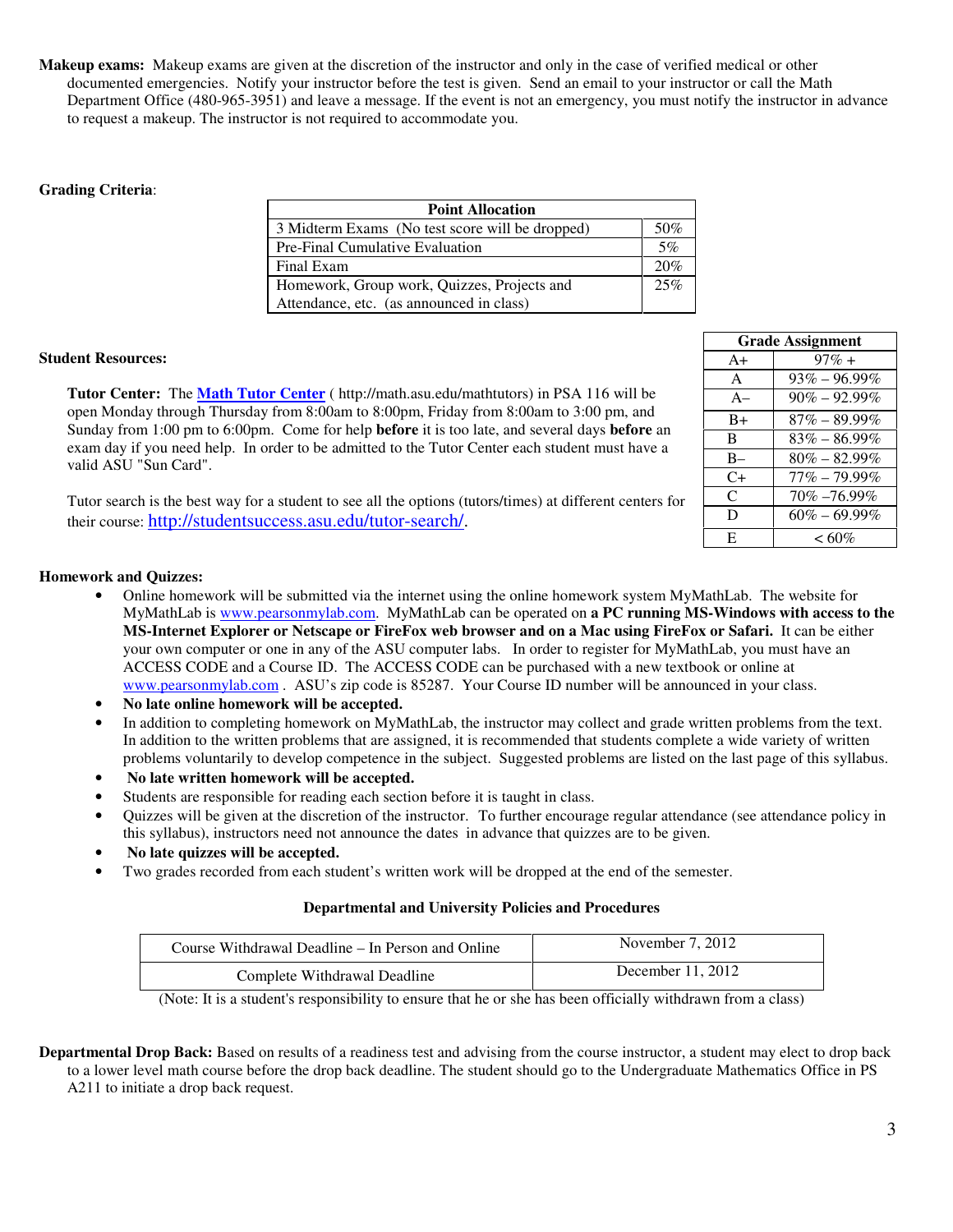#### **Final Exam Make-up Policy:**

The final exam schedule listed in the Schedule of Classes (http://students.asu.edu/final-exam-schedule#fall) will be strictly followed. Except to resolve those situations described below, no changes may be made in this schedule without prior approval of the Dean of the college in which the course is offered. Under this schedule, if a conflict occurs, or a student has more than three exams on one day, the instructors may be consulted about an individual schedule adjustment. If necessary, the matter may be pursed further with the appropriate dean(s). This procedure applies to conflicts among any combination of Downtown Phoenix campus, Tempe campus, Polytechnic campus, West campus, and/or off campus class.

 Make-up exams will NOT be given for reasons of a non-refundable airline tickets, vacation plans, work schedules, weddings, family reunions, and other such activities. Students should consult the final exam schedule before making end-of-semester travel plans.

- **The grade of Incomplete:** A grade of incomplete will be awarded only in the event that a documented emergency or illness prevents the student who is doing acceptable work from completing a **small** percentage of the course requirements. The guidelines in the current general ASU catalog regarding a grade of incomplete will be strictly followed.
- **Honor Policy:** The highest standards of academic integrity are expected of all students. The failure of any student to meet these standards may result in suspension or expulsion from the University or other sanctions as specified in the University Student Academic Integrity Policy. Violations of academic integrity include, but are not limited to, cheating, fabrication, tampering, plagiarism or facilitating such activities.
- **The grade of XE:** A grade of **XE** is reserved for "failure for academic dishonesty." The grade goes on the student's transcript; the student needs to petition to have it removed after one year.
- **Disability Accommodations:** If you have a disability that needs accommodating, please report this privately to the instructor by the end of the first week of class. You should also contact the Disability Resource Center at (480) 965 – 1234 (voice) or (480) 965 – 9000 (TTY). All efforts will be made to ensure you have equal opportunity to succeed in the course.
- **Academic Dishonesty:** In the "Student Academic Integrity Policy" manual, ASU defines "'Plagiarism" [as] using another's words, ideas, materials or work without properly acknowledging and documenting the source. Students are responsible for knowing the rules governing the use of another's work or materials and for acknowledging and documenting the source appropriately." You can find this definition at http://www.asu.edu/studentaffairs/studentlife/judicial/academic\_integrity.htm#definitionsAcademic dishonesty, including inappropriate collaboration, will not be tolerated. There are severe sanctions for cheating, plagiarizing and any other form of dishonesty.
- **Classroom behavior:** Under no circumstances should you allow your cell phone to ring during class. Any disruptive behavior, which includes ringing cell phones, listening to your mp3 player, text messaging, constant talking, eating food noisily, reading a newspaper will not be tolerated. Students who engage in disruptive classroom behavior may be subject to various sanctions. The procedures for initiating a disruptive behavior withdraw can be found at http://clas.asu.edu/classroom/disruptive.
- **Student Conduct Statement:** Students are required to adhere to the behavior standards listed in Arizona Board of Regents Policy Manual Chapter V – Campus and Student Affairs: Code of Conduct (http://www.abor.asu.edu/1\_the\_regents/policymanual/chap5/5Section\_C.pdf), ACD 125: Computer, Internet, and Electronic Communications (http://www.asu.edu/aad/manuals/acd/acd125.html), and the ASU Student Academic Integrity Policy (http://www.asu.edu/studentaffairs/studentlife/srr/index.htm).

Students are entitled to receive instruction free from interference by other members of the class. If a student is disruptive, an instructor may ask the student to stop the disruptive behavior and warn the student that such disruptive behavior can result in withdrawal from the course. An instructor may withdraw a student from a course when the student's behavior disrupts the educational process under USI 201-10 http://www.asu.edu/aad/manuals/usi/usi201-10.html.

Appropriate classroom behavior is defined by the instructor. This includes the number and length of individual messages online. Course discussion messages should remain focused on the assigned discussion topics. Students must maintain a cordial atmosphere and use tact in expressing differences of opinion. Inappropriate discussion board messages may be deleted if an instructor feels it is necessary. Students will be notified privately that their posting was inappropriate.

#### **Note: This syllabus is tentative and should not be considered definitive. The instructor reserves the right to modify it (including the dates of the tests) to meet the needs of the class. It is the student's responsibility to attend class regularly and to make note of any changes.**